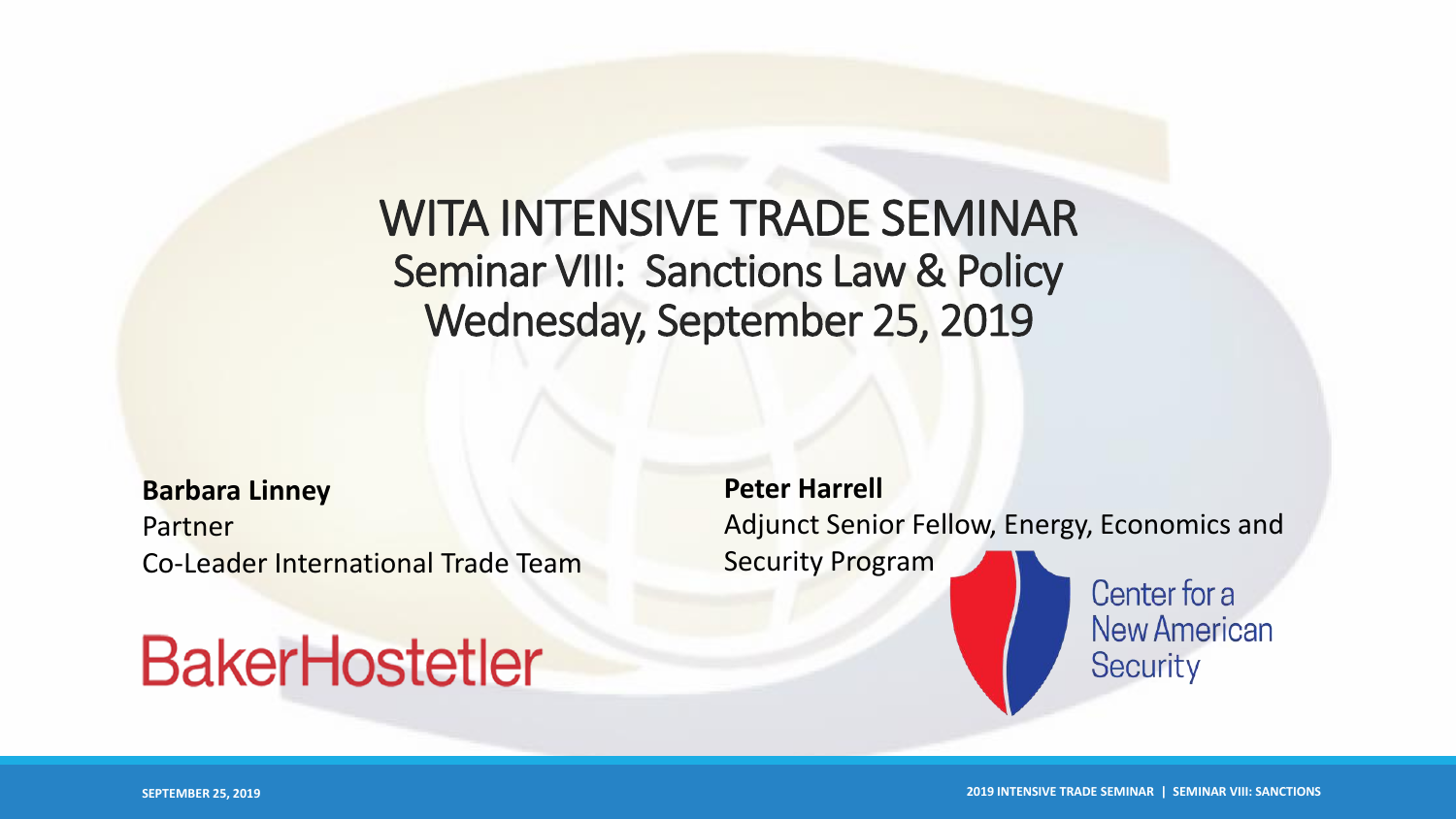

# Types of U.S. Sanctions

- **Blocking sanctions (SDN List)**
	- Asset freezing
	- Travel restrictions
	- Prohibition on transactions with listed persons/entities/vessels/aircraft
	- Sanctions apply to entities owned 50% or more, in the aggregate, by one or more SDNs

#### • **Trade embargo and embargo-type sanctions**

- Prohibitions on categories of trade/business
- Embargoes may be comprehensive or limited to specific activities

#### • **Other types of restrictions**

- Sectoral Sanctions Identification (SSI) List & Directives 1 to 4 target various sectors of the Russian Federation economy by denying access to financing and to certain energy equipment and services
- Similarly, U.S. sanctions in 2017 restricted lending to Venezuela (U.S. sanctions on Venezuela were dramatically expanded in 2018 and 2019)
- Denial of access to U.S. economy or financial system under "secondary" sanctions programs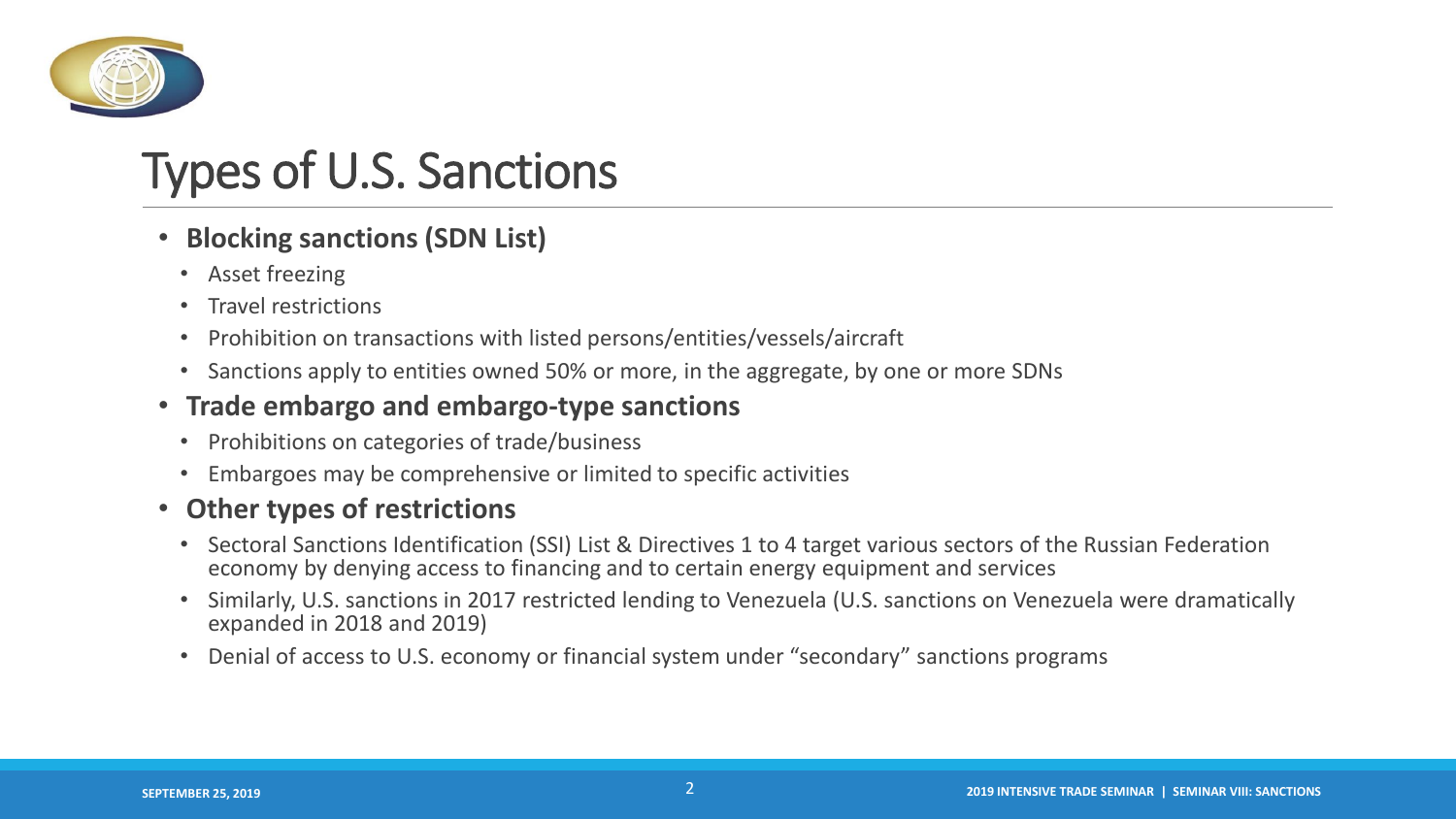

# Primary sanctions vs. secondary sanctions

- **Primary sanctions**
	- Prohibitions that govern behavior of U.S. persons and companies; use of U.S. financial system (including dollar clearing); re-export of goods, services and technology to embargoed countries or persons
	- Enforcement generally through civil monetary penalties, with penalties potentially quite large
	- Willful violations subject to criminal enforcement (fines and/or imprisonment)

#### • **Secondary sanctions**

- Seek to regulate the business of foreign companies that has no nexus to the United States
- Usually statutory but can be implemented via Executive Orders issued by the President
- Effectively a threat to bar foreign companies who engage in activity contrary to U.S. foreign policy and national security from doing business with the United States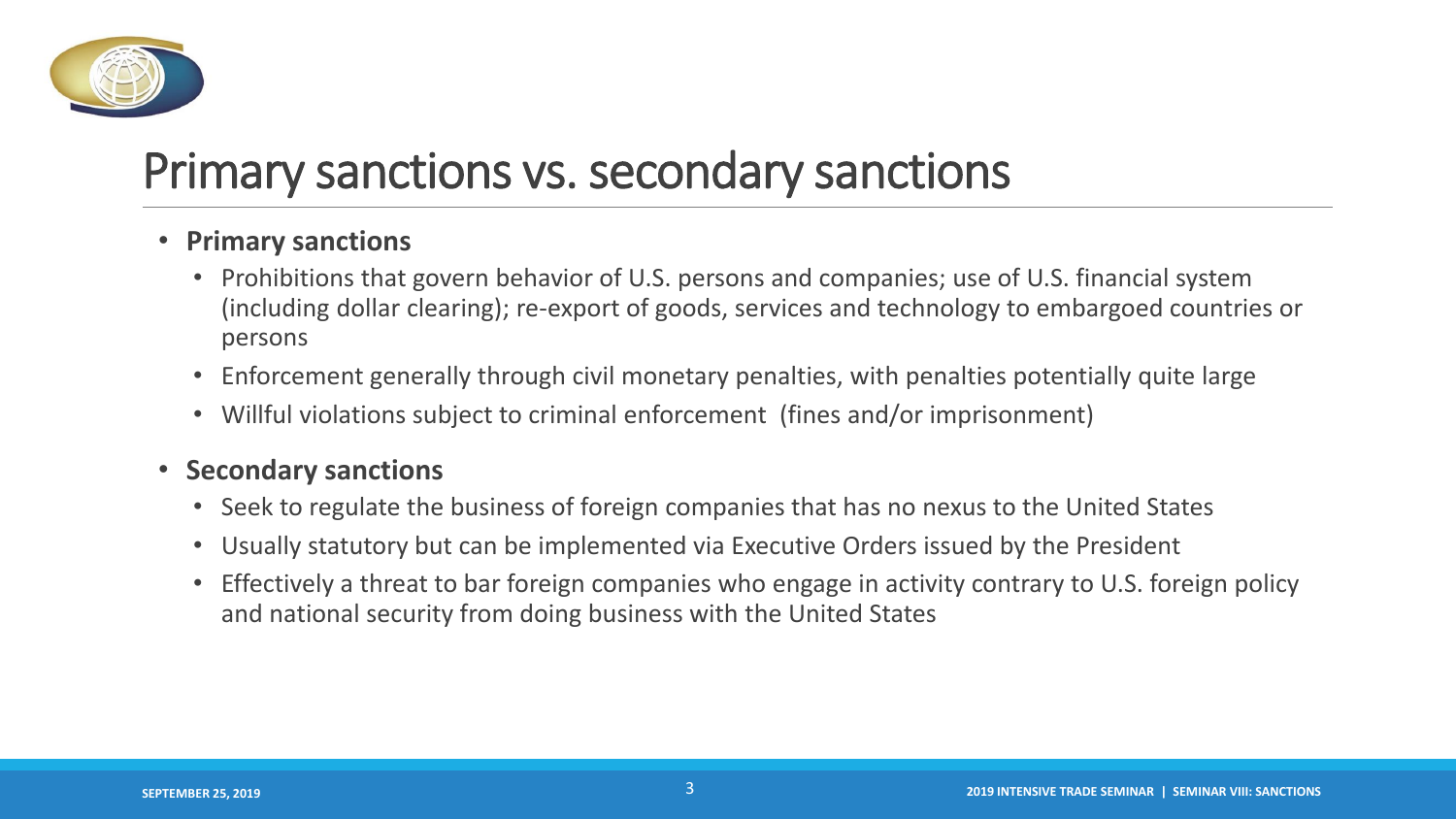

# U.S. Government Sanctions Process

- President issues new sanctions under International Emergency Economic Powers Act (IEEPA) (*e.g*., Russia, Venezuela, *etc.*), OR
- Congress passes sanctions laws that the Administration then implements (*e.g*., Iran sanctions, human rights/corruption sanctions (Global Magnitsky Act), *etc.*)
- Note the Cuban embargo is the last remaining sanctions program authorized under the Trading with the Enemy Act (TWEA)
- Office of Foreign Assets Control of the Department of the Treasury (OFAC) which implements sanctions and handles most civil enforcement of primary sanctions (Department of Justice handles criminal enforcement)
	- If you want a license, OFAC is the agency that issues it
	- The Department of State and the White House also play important policy-level roles in U.S. sanctions
- The process of establishing and altering sanctions programs can vary from program to program
	- In some programs the Department of State or the White House may play a larger policy role; in other programs OFAC may play a larger role
	- Implementation of the export and re-export controls associated with some programs is handled by the Bureau of Industry and Security of the Department of Commerce (*e.g*., Crimea, Cuba)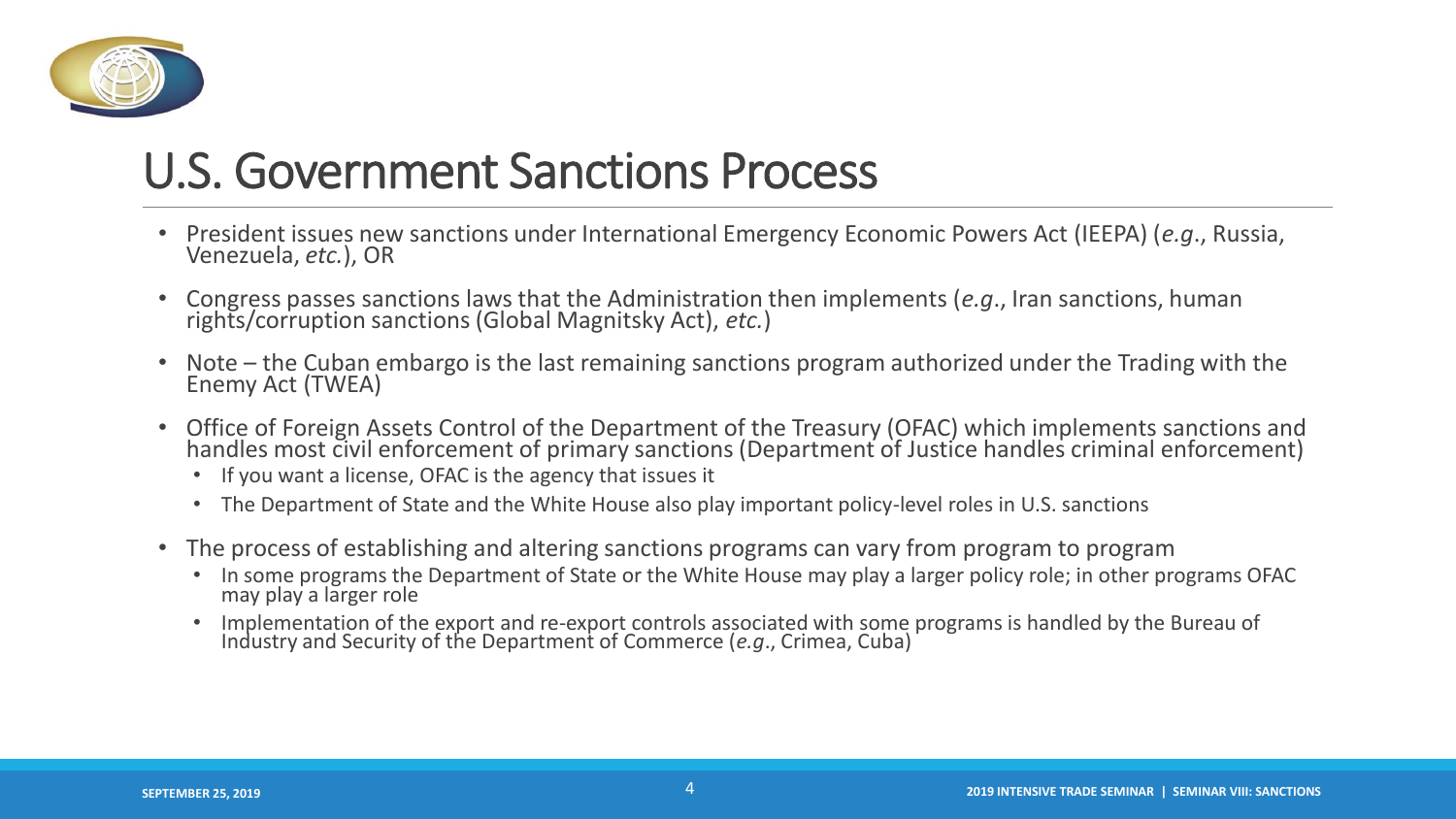

# Growth of sanctions

#### U.S. sanctions have grown rapidly under the Trump Administration:



(Source: Gibson Dunn)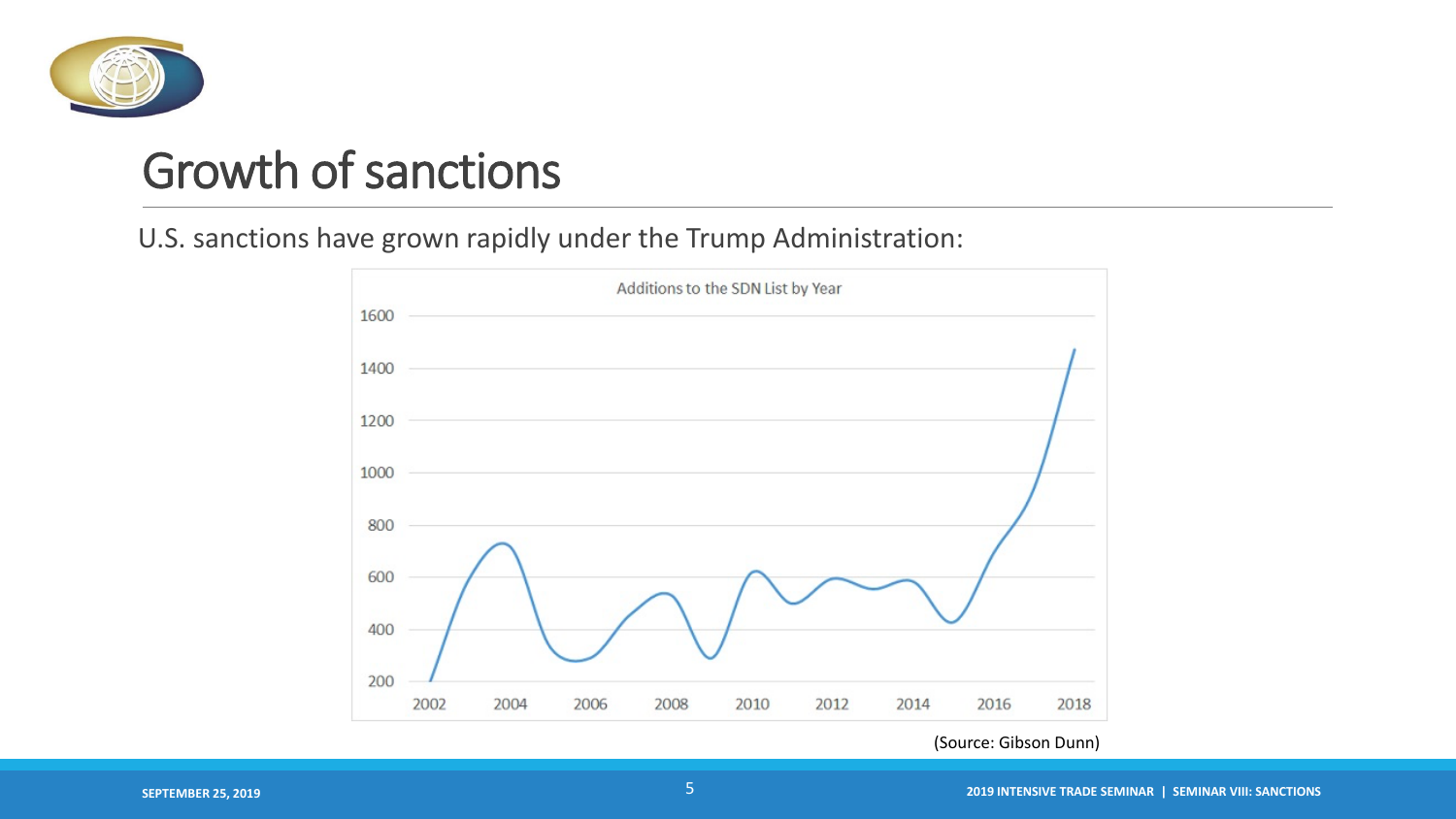

# Current U.S. sanctions priorities

- Iran
- Russia
- Venezuela
- Other country-based sanctions programs
	- Cuba
	- North Korea
	- Syria

#### Designations by program in 2019 (as of Sept. 23)



NOTES: Not all programs shown. WMD and Terrorism statistics exclude targets also designated under Iran authorities. Does not include individuals/entities subsequently delisted. Data compiled from C4ADS/Archer Sanctions Explorer.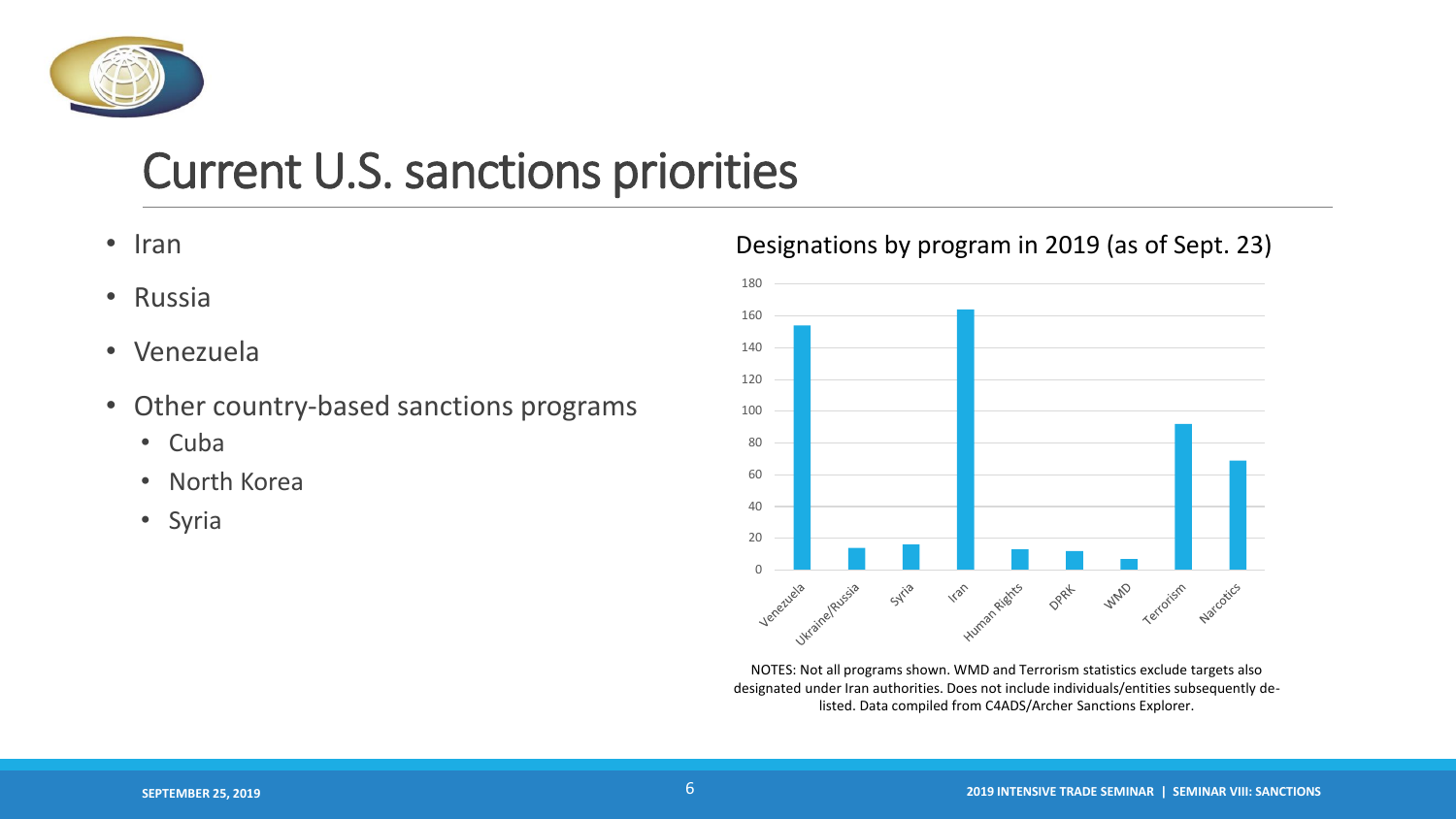

#### Iran

- Maximum pressure campaign
- Extension of primary embargo to non-U.S. entities owned or controlled by U.S. persons
- Most trade with Iran banned at this point
	- Most significant exception is trade under general licenses related to medicine, medical devices, agricultural commodities, and personal telecommunications
- Aggressive use of secondary sanctions
- Sanctions appear to have had a chilling effect on global trade with Iran notwithstanding "blocking" laws in the European Union and various other jurisdictions
- Many other challenges to doing business with Iran impact commercial decisions
- Current challenge is finding ways to ramp up sanctions as an alternative to military response to recent developments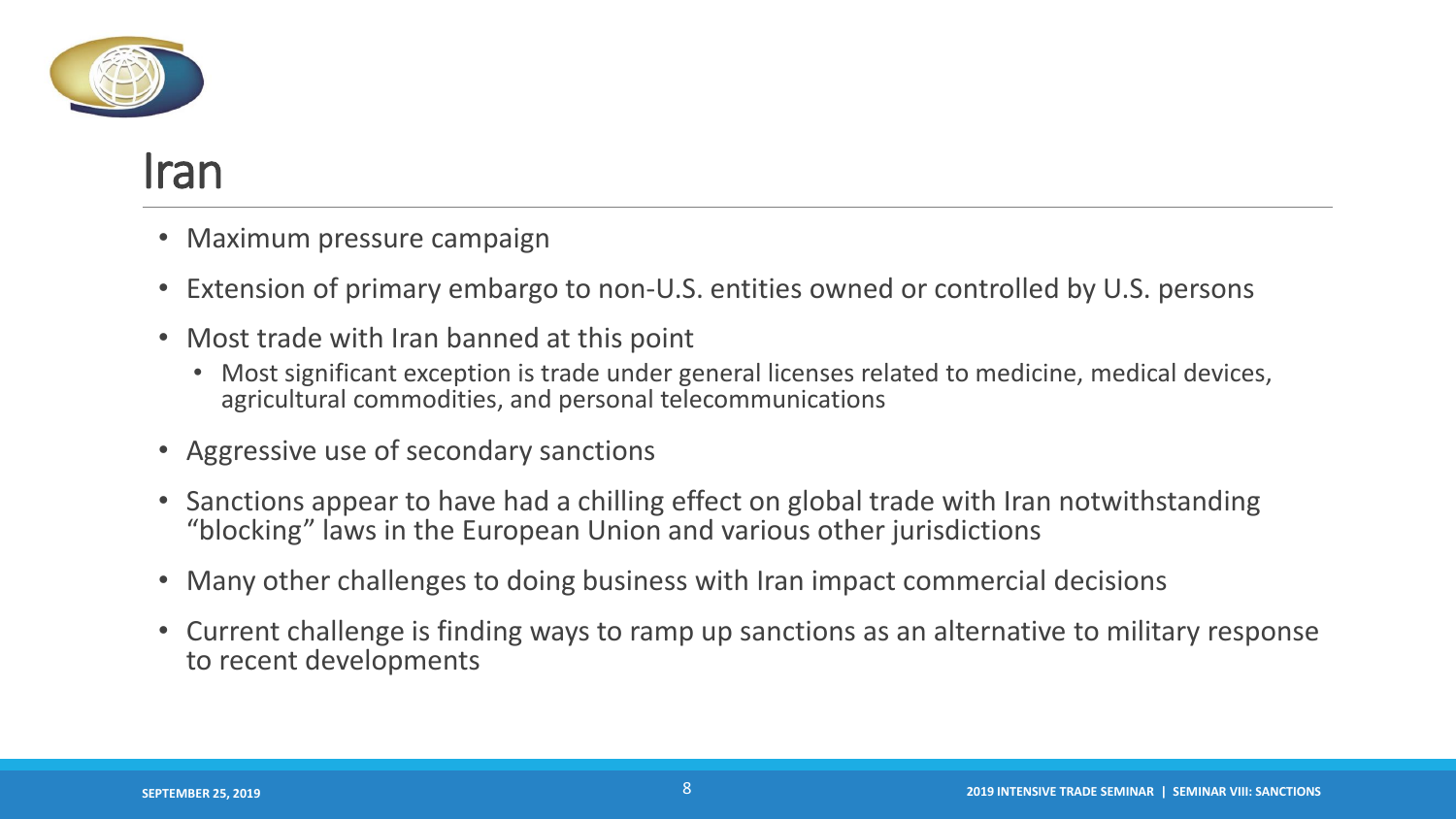

## Russia

- Date back to 2014 with both blocking and "sectoral" (SSI List) sanctions
- Comprehensive embargo against U.S. trade with the Crimea region
- Numerous secondary sanctions created by statute
- Rusal / Deripaska and related designations and subsequent delistings
- Recent sanctions under CBW Act (Chemical and Biological Weapons Control and Warfare Elimination Act of 1991)
- Potential near-term congressional interest in additional Russia sanctions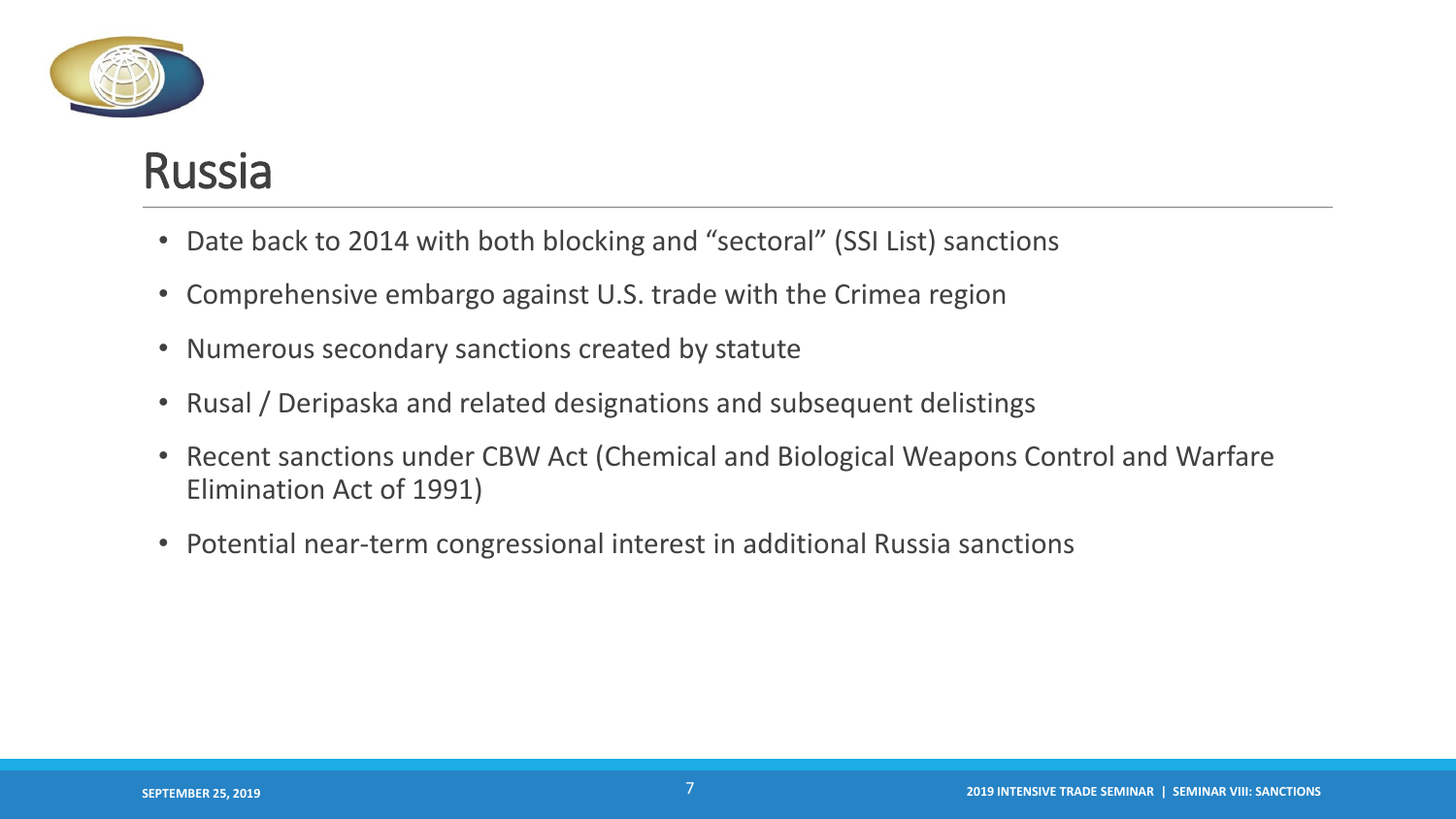

## Venezuela

- Targeted sanctions started in 2016; sanctions ramped up in 2017, 2018 and 2019
- Blocking sanctions on PDVSA and ban on oil imports imposed in January 2019
- Recent Executive Order 13884 blocked assets of Government of Venezuela
	- Still not a comprehensive embargo against doing business with Venezuela but many challenges remain due to limited ability to engage in dealings with the government
	- General licenses issued by OFAC do not cover all situations
- Stated goal is to bring an end to the Maduro regime
- Trump Administration also concerned about connections between Cuba and Venezuela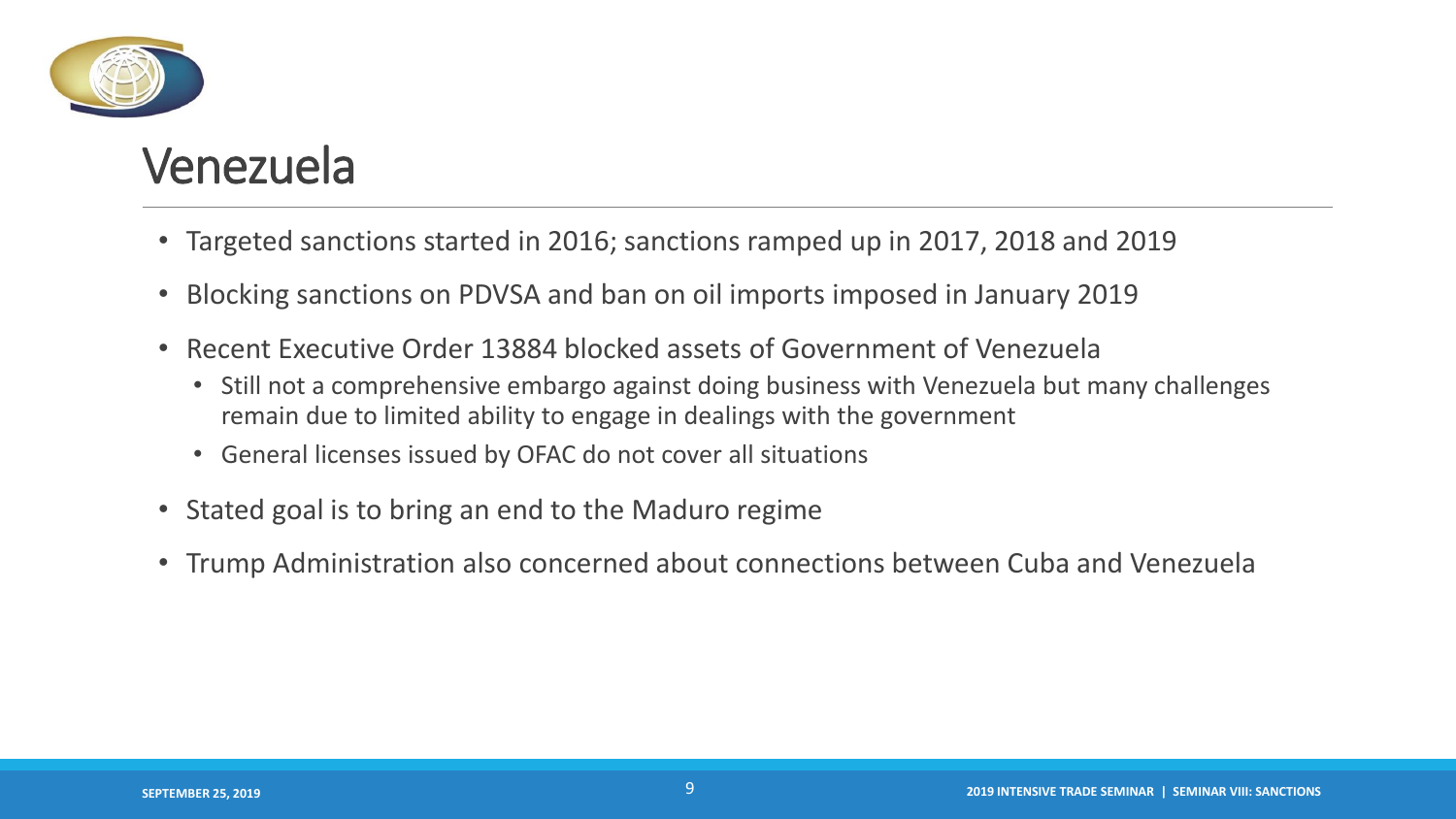

# Other country-based sanctions programs

- Cuba
	- Trump Administration has re-imposed many restrictions lifted during the Obama era
	- Lawsuits under Title III of the Helms-Burton Act now authorized
- North Korea
	- Supply chain implications
- Syria
	- Focus on oil transfers intersects with other programs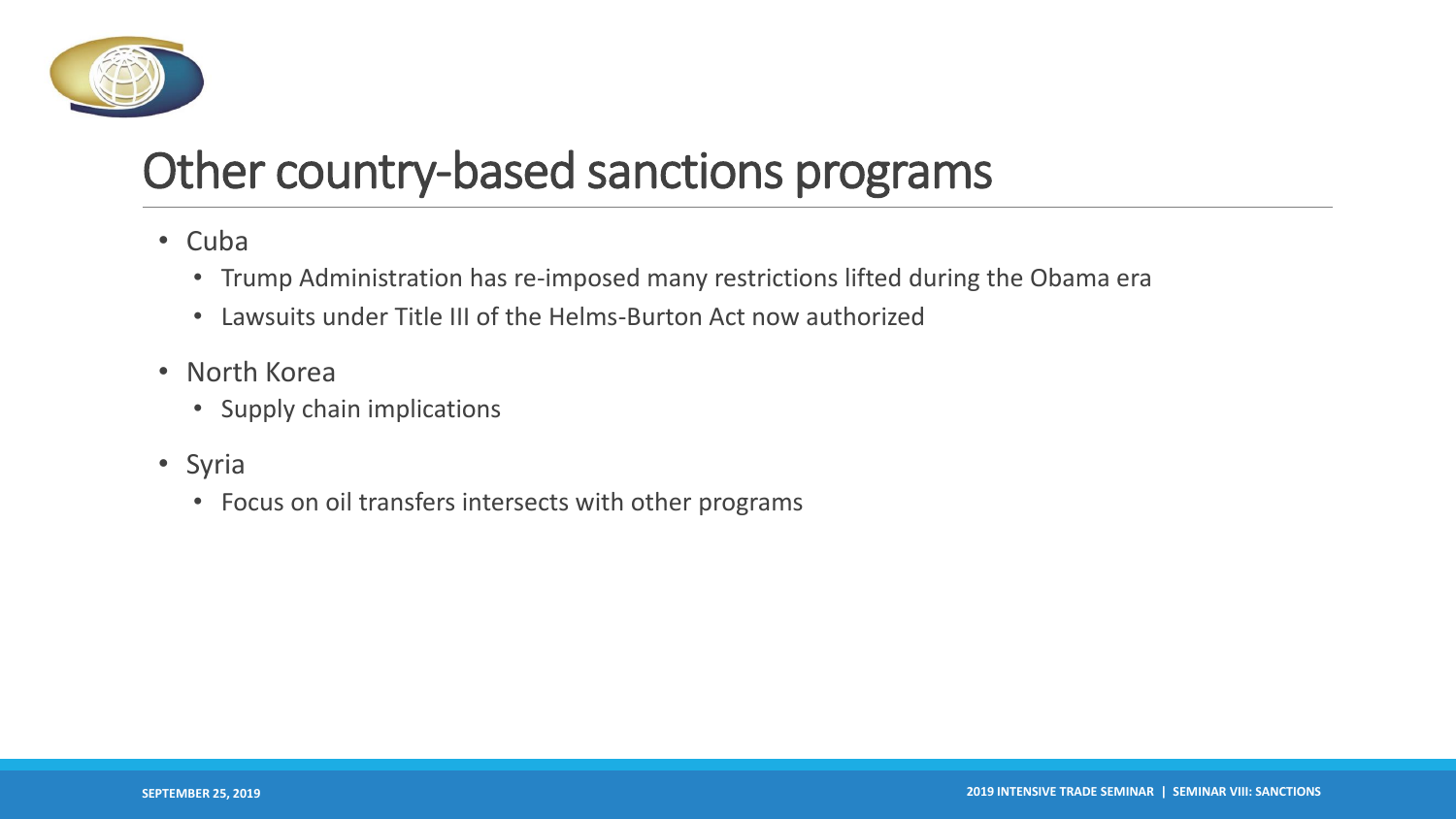

## Other sanctions programs / uses of sanctions

- Human rights and corruption (active under this Administration)
- Terrorism
- WMD proliferation (North Korea)
- Potential use for cyber attacks / IP theft
- Potential use for election interference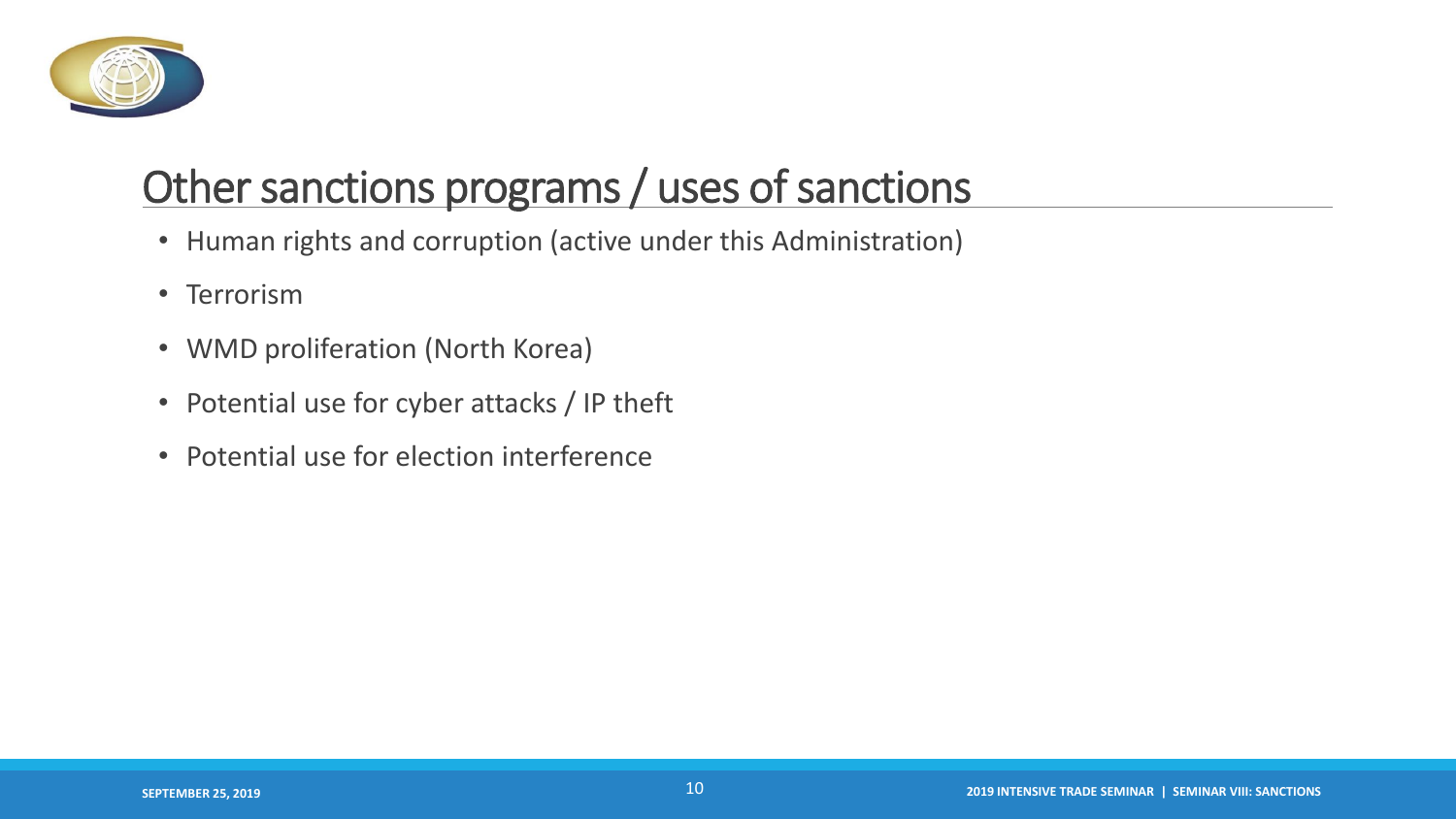

# Sanctions diplomacy

- Trump Administration has engaged in multilateral sanctions diplomacy with respect to North Korea and to some degree Venezuela
- Administration has also engaged in diplomacy with Europe on Russia sanctions
- But the Trump Administration has also demonstrated a clear willing to act aggressively and unilaterally when it decides doing so is in U.S. interest
- Apparent increased willingness to wield secondary sanctions against companies based in U.S.-allied countries?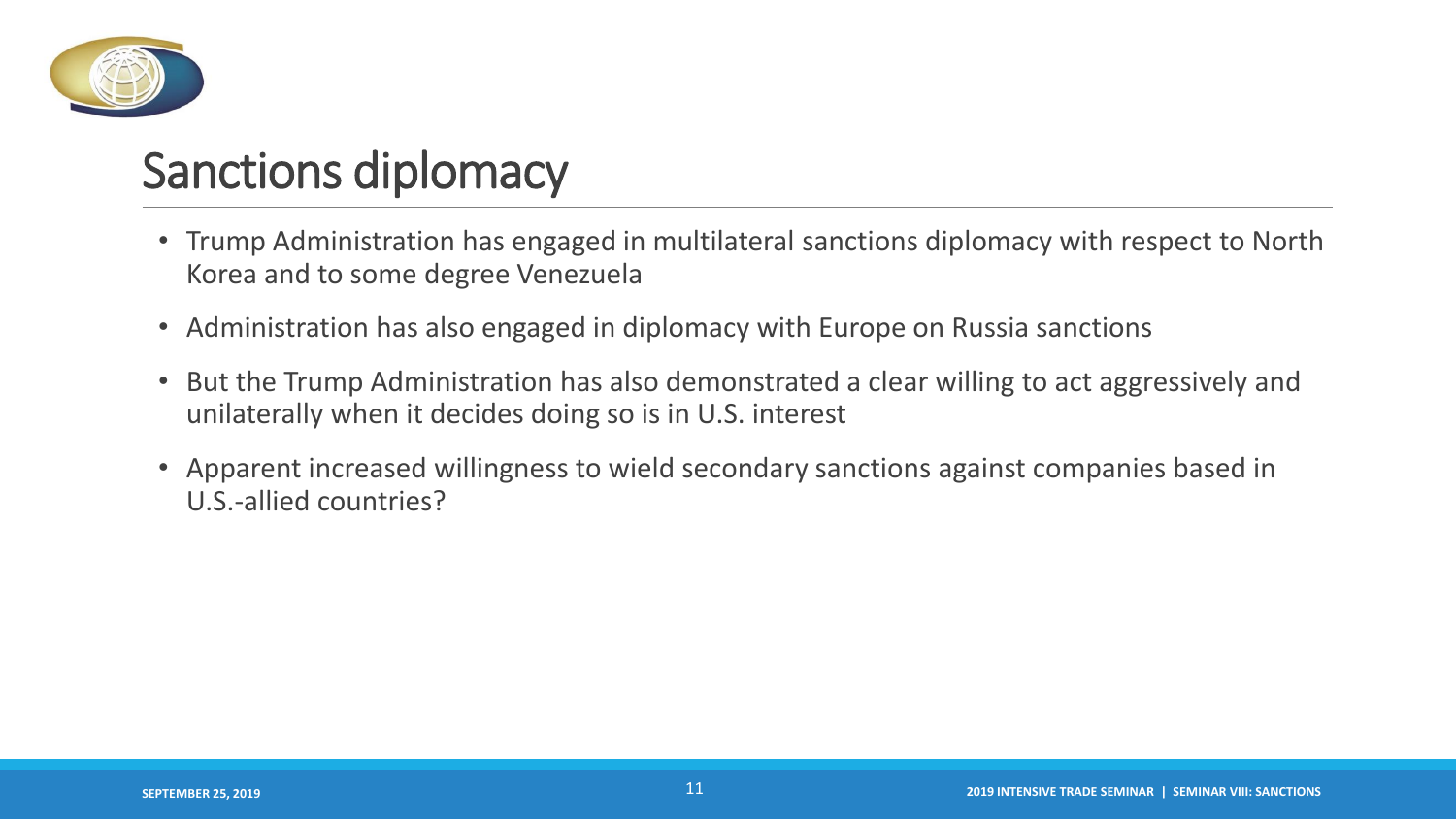

# Trends in enforcement

- Substantial recent focus on non-financial companies (*e.g*., shipping industry)
- Continued focus on banks and financial institutions
- Regular use of enforcement actions against foreign companies for violations of U.S. primary sanctions
- Compliance framework and use of settlements to provide guidance